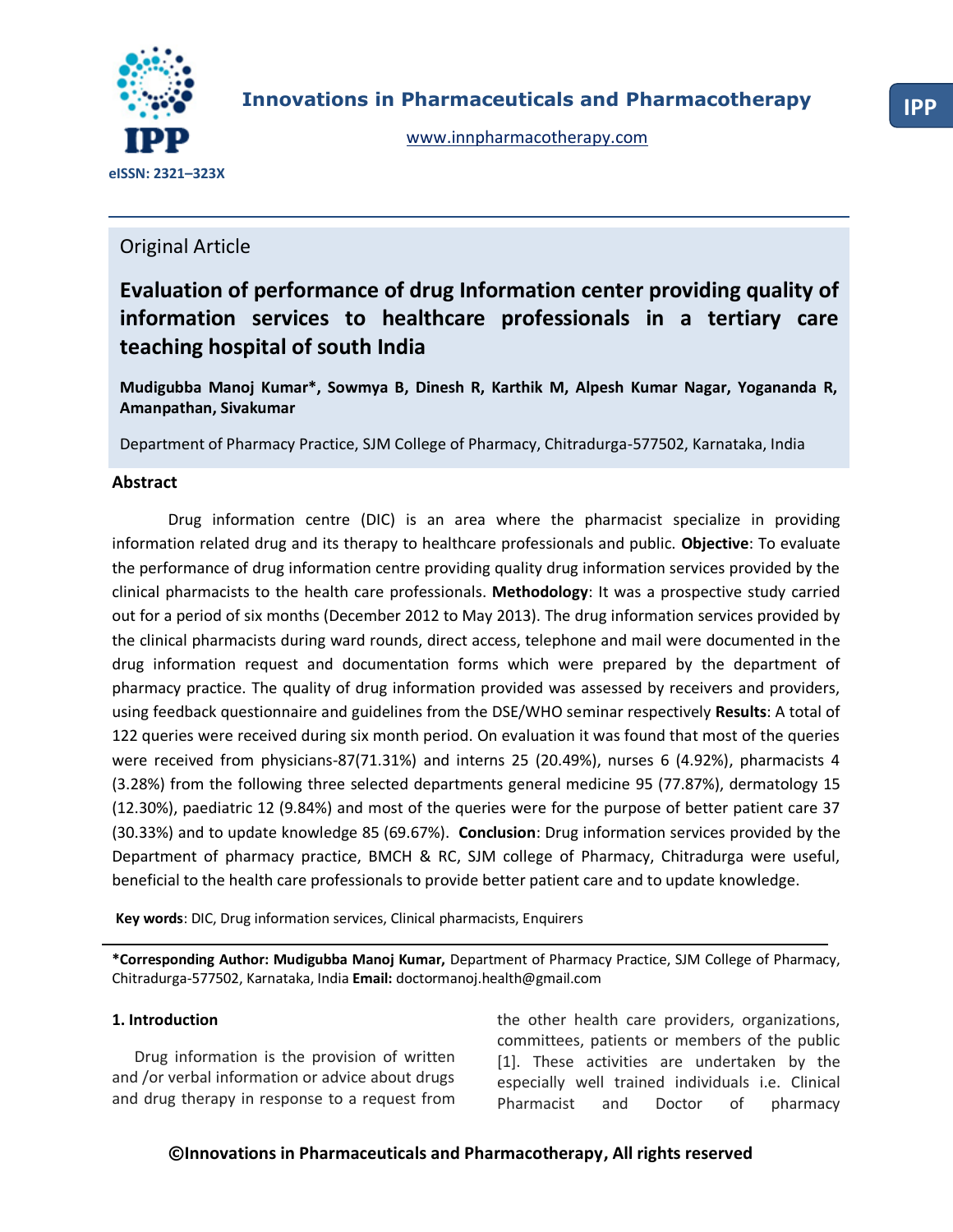professionals who are qualified and registered under the Board of state pharmacy council in providing information to optimising the drug therapy. This providing drug information to health care professionals is an important mechanism which is accurate and timely to provide safe and effective drug therapy to the patients, but in India this provision of providing drug information is still infancy [2]. A clinical pharmacist providing drug information services is an important part of his/her daily activities. Since one decade there were lot of new formulations more than 60,000 were came in to market and increasing the adverse drug events. It is difficult to remember all the side effects and adverse drug reactions of all drugs to the health care professionals to monitor the patients. So clinical pharmacist have a key role to identify such adverse reactions and to assess, monitor them with help of physicians. Health care professionals need to update their knowledge regarding drug therapy and management with the help of clinical pharmacist for better patient care.

In India physicians received the maximum drug information from the pharmaceutical company representatives. Most of the developing countries suffer from lack of drug information due to limited availability of current literature, poor documentation and less dissemination of little information available [3].

In India, Rosemary Sharp, a missionary from UK, started the first drug information centre at Christian Medical College, Vellore in the early 1970s and recognize the need of drug information to health care professionals as well as consumers, the WHO India country office in collaboration with the Karnataka State Pharmacy Council (KSPC) has supporting the establishment of 5 Drug information centres. These centres has been established in Haryana (Sirsa), Chhattisgarh(Raipur), Rajasthan (Jaipur), Assam (Dibrugarh), and Goa (Panaji), they started functioning in 2007 [4].

In 2009, the drug information centre was established by the S.J.M College of Pharmacy in Basaweshwara Medical College Hospital and Research Centre (BMCH&RC) Chitradurga, Karnataka. The drug information centre provides drug information services to the health care professionals (Physicians, nurses, pharmacists, internees etc) and public. Drug information services provide unbiased, well referenced, critically evaluated and up-to-date information on any aspect of drug use [5]. The centre focuses on providing unbiased drug information, well referenced, critically evaluated and up to date information which promotes safe and effective use of medication. DIC helps by updates the knowledge of health care professionals regarding drug therapy, management, monitoring adverse reactions, Interactions and Interventions for better patient care. The drug information centre provides information on the current and newly entered drugs in to market to the health care professionals. Clinical pharmacists and the staff working in our department were specially trained under drug information centre with adequate knowledge on Pharmacology, Pharmaceutics, Pharmacotherapeutics, Statistics, and Clinical research. Our DIC also provides information services to primary health care centres based on their requests and conducting many community programmes in the rural and urban areas on health awareness and enlighten the society. In a part of routine pharmacy practice effective drug information and evaluation skills play a major role. Pharmacists have become increasingly involved in influencing prescribing, so it is important that they should provide unbiased, evidenced based drug information to the prescribers [6]. After developing Drug information centres in various parts of India clinical pharmacists directly impact the patient care by numerous interventions, decreasing the medication errors and improve the patient compliance.

Thus, the aim of the present study was "To evaluate the performance of drug information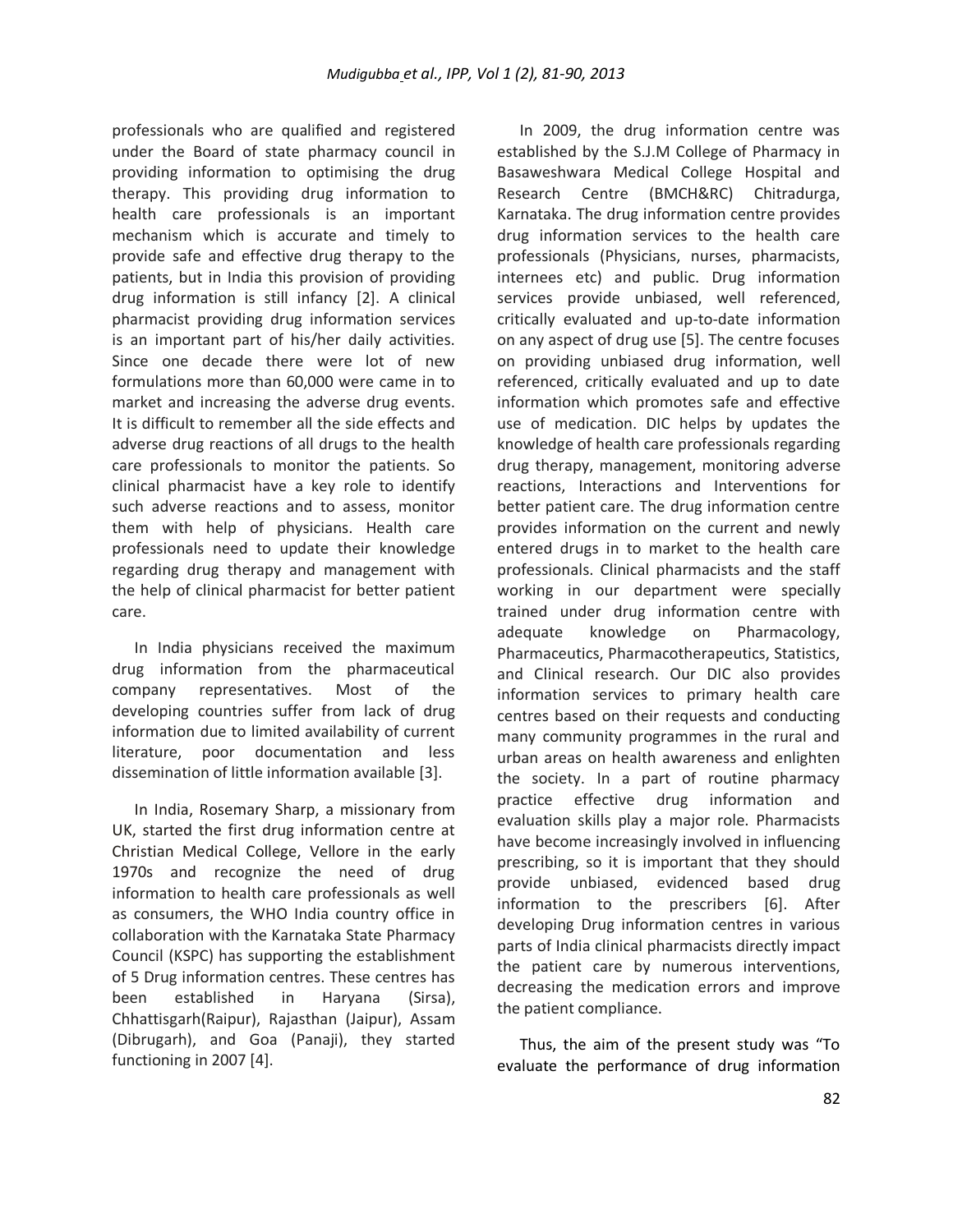centre providing quality drug information services provided by the clinical pharmacists to the health care professionals".

# **2. Materials and Methods**

Evaluation of drug information services provided by the clinical pharmacists under drug information centre were carried out in Basaweshwara Medical College Hospital and Research Centre (BMCH&RC) Chitradurga, Karnataka, which is 600 bedded hospitals. This was a prospective study carried out for a period of six months from (December 2012 to May 2013). Drug information centre was established by SJM College of Pharmacy at attached hospital BMCH&RC in 2009. This centre was well equipped with the trained staff and a library consisting of textbooks, national and international journals, computer with internet facility with an electronic database i.e. Micromedex. Drug information was provided by using the three sources like primary sources, secondary sources and tertiary sources and services were provided between 9am to 5pm in week days except in Sunday and government holidays. Drug information services were provided by the clinical pharmacists during ward rounds, direct access, telephone and mail, which were documented in the drug information request and documentation forms prepared by the clinical pharmacists of department of pharmacy practice. These services were free of cost and voluntarily provided for the aim of better patient care. These forms were evaluated prospectively on various parameters like speciality, status of enquirer, purpose of the enquiry, mode of request and question category etc. Microsoft access was used for electronic documentation. These documentation forms were filed and maintained by the department.

# **2.1 Assessment and evaluation of drug information services were carried out in three steps**

The evaluation of drug information services involved in three steps. First step is assessment of drug information request and documentation forms, carried prospectively for a period of six months, for various parameters like "status of the enquirer, medical speciality, mode of request, type of queries, mode of reply , time frame to reply and references used to provide queries"

Second step is assessment of the quality of services from receivers perspective by providing feedback questionnaire circulated, which comprised of questions on awareness, utilization, ease of contact, and quality of services provided by the DIC. Questionnaire was given to 31 health care professionals out of which all 31(100%) were responded, includes Physicians, Postgraduate trainees, House surgeons, Nurses of various departments in the hospital where clinical pharmacists were working. Two days time was given to the requestors and filled questionnaires were collected on third day. We also collected the suggestions from the requestors for the further development of clinical pharmacy department. Third step is assessment of quality of drug information services from the providers perspective by using the guidelines developed in the DSE/WHO seminar [7]. According to these guidelines responses were categorised in to judgemental and non-judgemental types. The former type of queries were require judgement, integration of new data with pre-existing knowledge and experience and extensive searching of secondary and tertiary references and primary literature review. These judgemental queries are often patient specific. Non-judgemental queries represents lower degree of sophistication and do not require judgement. The key points which were considered for evaluation includes effectiveness in obtaining the demographic data of the enquirer and collection of background information, level of understanding of the question, using search strategy, evaluation of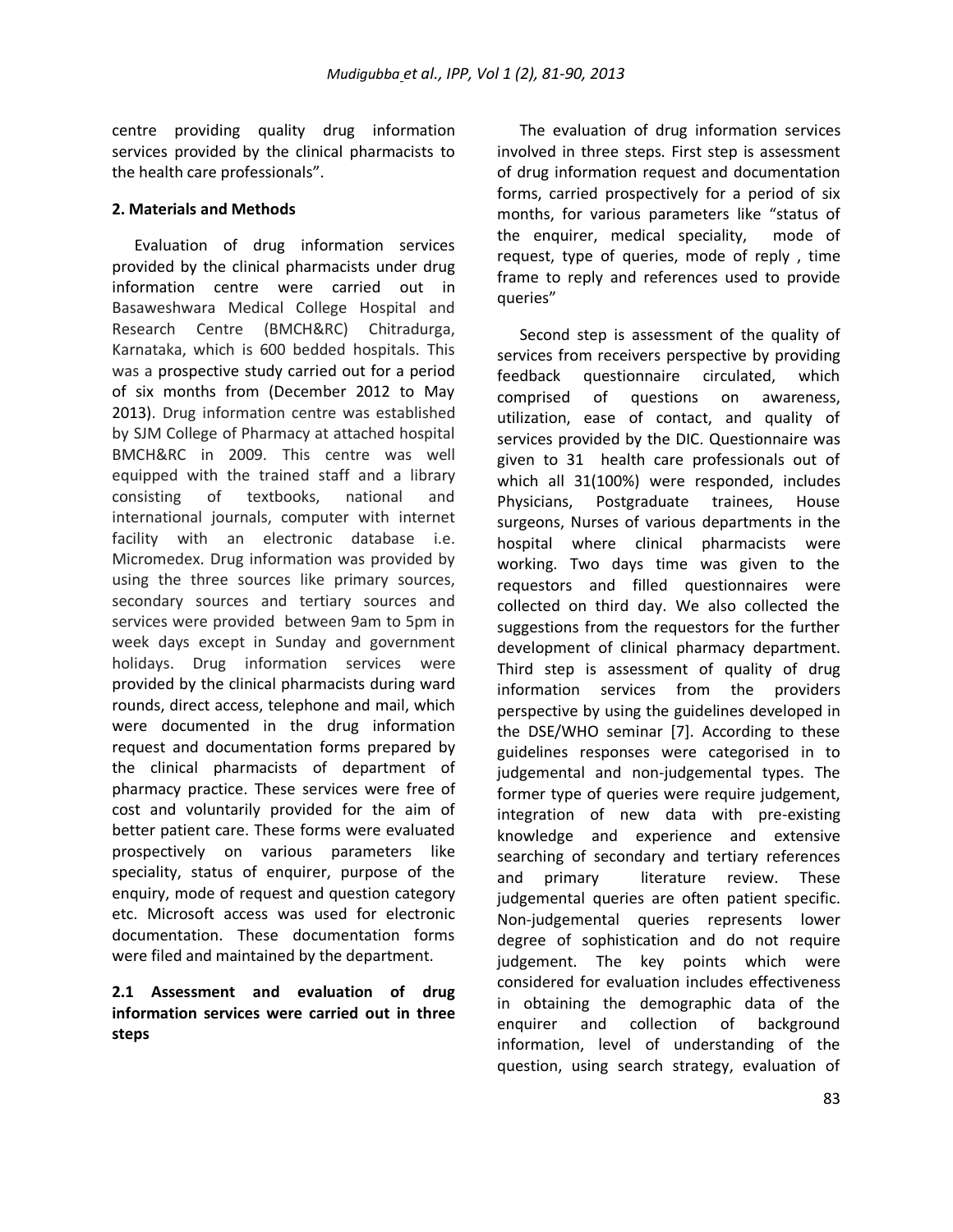#### **Status enquirer:**

## **Table: 1**

| Speciality    | Number of<br>queries | Percentage |
|---------------|----------------------|------------|
| Physicians    | 87                   | 71.31%     |
| Interns       | 25                   | 20.49%     |
| <b>Nurses</b> | 6                    | 4.92%      |
| Pharmacist    | 4                    | 3.82%      |
| Total         | 122                  | 100%       |

#### **Medical specialist of the enquiry:**

#### **Table no :** 2

| Specialty           | Number of<br>queries | Percentage of<br>queries |
|---------------------|----------------------|--------------------------|
| General<br>medicine | 95                   | 77.85%                   |
| Dermatology         | 15                   | 12.30%                   |
| Paediatrics         | 12                   | 9.84%                    |
| Total               | 122                  | 100%                     |

literature and the response given by the provider.

From the total queries which were collected during the study period, 40 queries were taken and divided in to judgemental and nonjudgemental 20 in each. After evaluation queries were scored from 1-5, in which 5 indicates that information given was excellent, 4 indicates as very good, 3 indicates good, 2 as adequate and 1 indicates that the consultation was unacceptable for use. The minimum acceptable level of rating was considered to be 3.



Fig no: 1 Status of the enquirer



Fig no: 2 Medical speciality of the enquirer

#### **3. Result**

A total number of 122 queries were received to the drug information centre of BMCH & RC during a period of six months December 2012 to May 2013.

### **3.1 Evaluation of the quality of drug information services from receivers perspective**

A total of 31 questionnaires were distributed to the healthcare professionals of physicians, postgraduate's students, internees and nurses randomly of different departments in the hospitals for their feedback on the quality of drug information services, of which all (100%)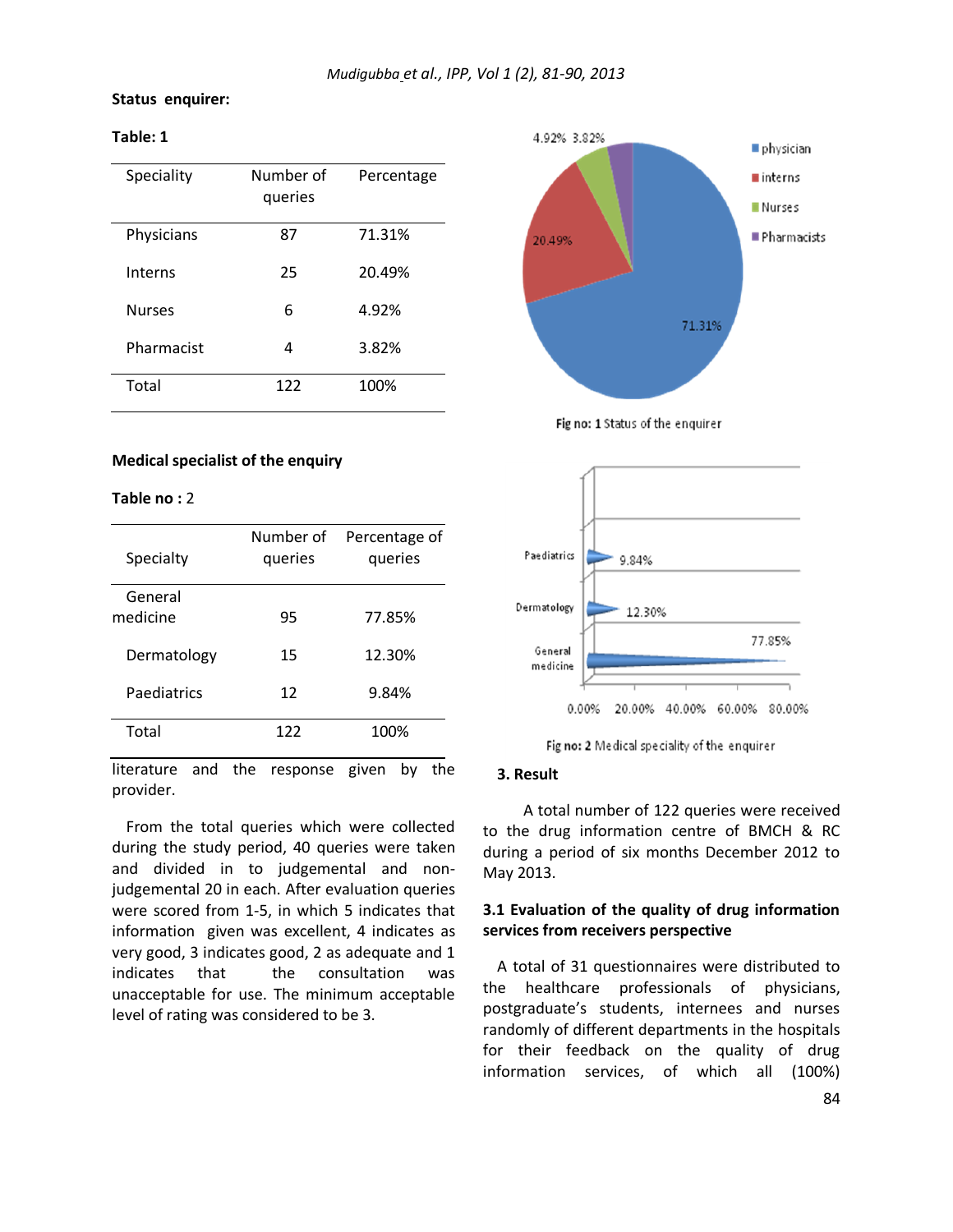#### **Mode of request of received queries:**

| Mode of request | queries | Number of Percentage |
|-----------------|---------|----------------------|
| Direct access   | 33      | 27.05%               |
| Ward rounds     | 49      | 40.16%               |
| Fmail           | 24      | 19.67%               |
| Telephone       | 16      | 13.11%               |
| Total           | 122     | 100%                 |

# **Type of queries:**

#### **Table no :** 4

**Table no.:** 3

| Mode of query                          | Number of Percentage<br>prescriptions |        |
|----------------------------------------|---------------------------------------|--------|
| Indication                             | 26                                    | 21.31% |
| Dosage                                 | 23                                    | 18.85% |
| Adverse reactions                      | 20                                    | 16.39% |
| Contraindications                      | 13                                    | 10.66% |
| Pharmacokinetics &<br>Pharmacodynamics | 12                                    | 9.84%  |
| Interactions                           | 11                                    | 9.02%  |
| &<br>Pregnancy<br>lactation            | 7                                     | 5.74%  |
| Others                                 | 10                                    | 8.20%  |
| Total                                  | 122                                   | 100%   |

responded. Of all the respondents 83.87% were aware of drug information centre in the hospital and 65% are utilized the drug information services in their routine. For a question among the respondents who utilized the drug information services, 65% of the respondents received the answer in time and 65% were received the answer appropriately. Out of all 77.41% accepted that they were easily contact the services in the hospital. Along with these some enquires were provided some suggestions to improve the performance of drug information centre.



Fig. no: 3 Mode of request



## **3.2 Evaluation of quality of drug information services from providers perspective**

Out of the total queries, 20 judgemental and 20 non-judgemental queries were randomly selected for evaluation using quality assurance form. Among the 20 judgemental queries, 9 of them had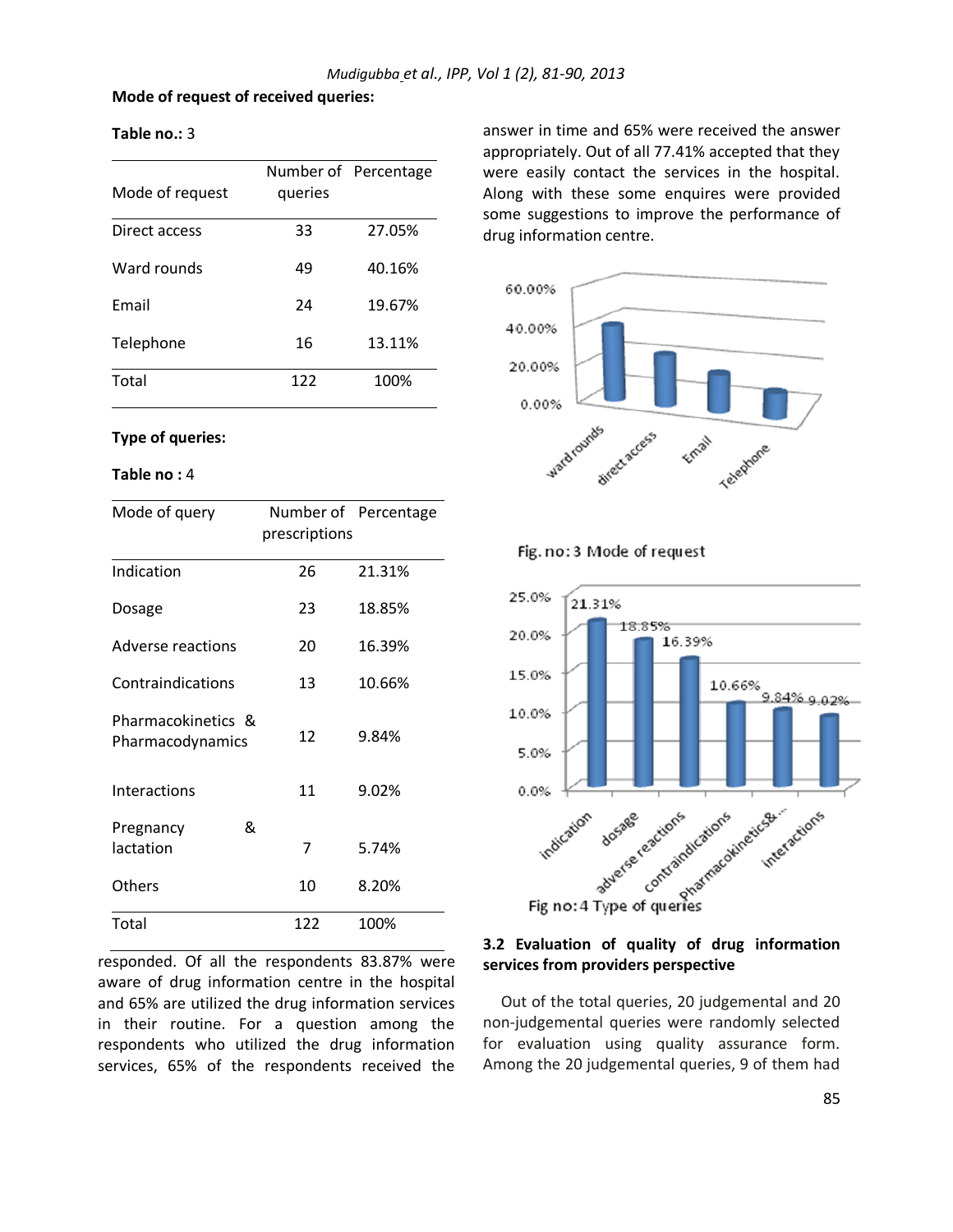a score of 5 which was the highest, 7 queries were rated 4 (very good) and 4 queries was 3. In the 20 non-judgemental queries 8 were rated as 5 excellent, 7 queries rated as very good and 5 were rated as 3 good. By analysing the all responses judgemental queries shows great rating than the non-judgemental queries. All the responses were rated above 3, there by satisfying the minimum acceptable level of quality shows in the following table no: 9.

#### **Purpose of queries**

#### **Table no. : 5**

| Purpose of query    | Number of<br>queries | Percentage |
|---------------------|----------------------|------------|
| Better patient care | 37                   | 30.33%     |
| Update knowledge    | 85                   | 69.67%     |
| Total               | 122                  | 100%       |

**Mode of reply:**

**Table no. : 6**  Mode of reply Mumber of queries Printed format 64 52.46%

| Verbal format  | 24  | 19.67% |
|----------------|-----|--------|
| Mail           | 19  | 15.57% |
| Written format | 15  | 12.30% |
| Total          | 122 | 100%   |

Percentage

## **4. Discussion**

Drug information centre provides the services in all departments of the hospital to all healthcare professionals with well trained clinical pharmacists teaching faculty, students of doctor of pharmacy. In our study we conducted prospective evaluation







of these services provided by the department for a period of six months in selected three department's general medicine, dermatology and paediatrics. A total of 122 queries were received from all healthcare professionals like physicians, interns, nurses and pharmacists. Average number of queries per month was 23.6. Among the total number of queries maximum were from the department of general medicine (66.90%). Because in medicine department we see maximum number multiple diseases and there is a major utilization of drug information services. From a study of Jeevangi V M *et al* of nine months period shows maximum number of queries were arises from the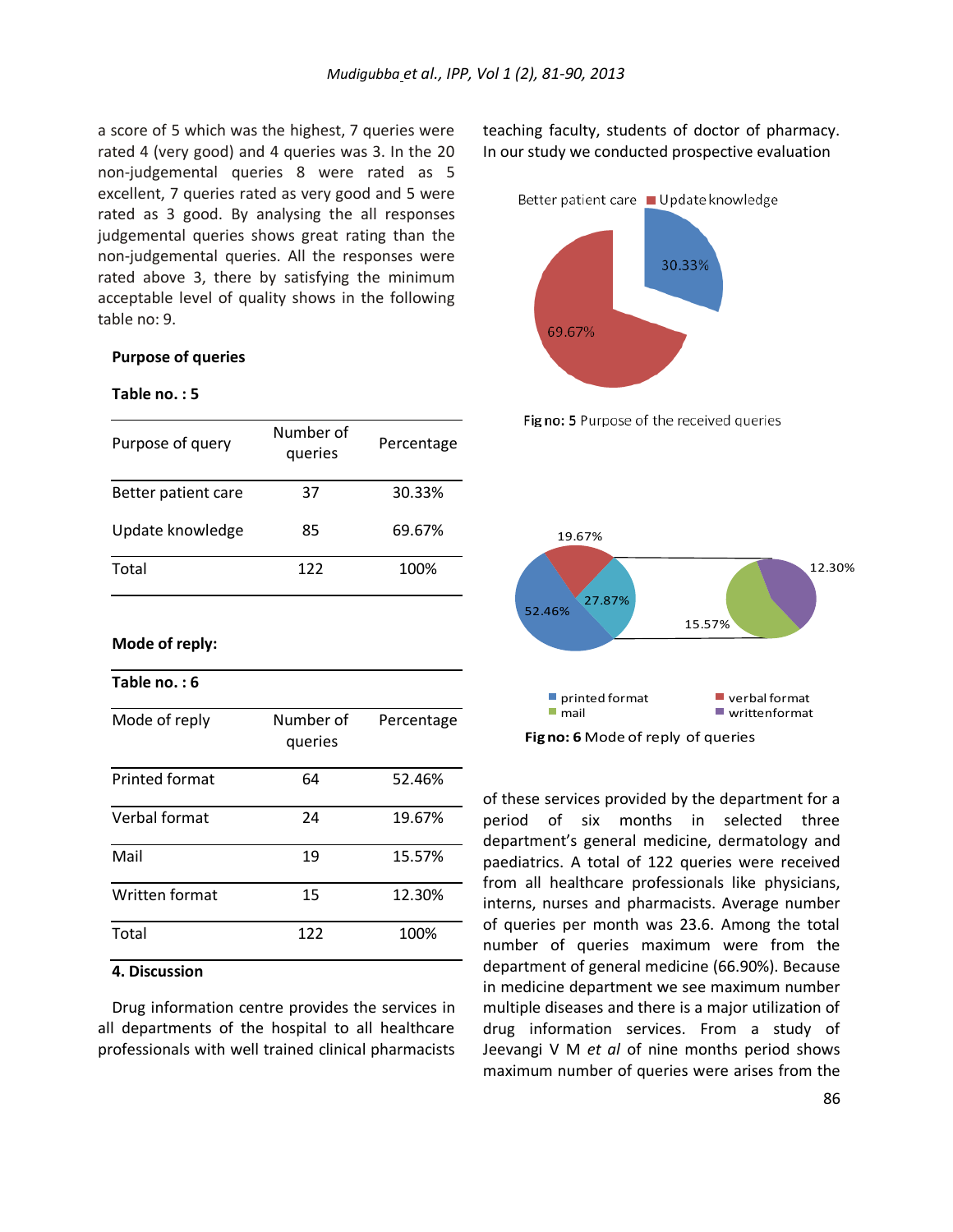department of general medicine which supports our study [8]. Queries from other two departments are dermatology (24.65%), paediatrics (8.45%) were moderate.

# **Time frame to reply**

#### **Table no** : 7

| Time frame      | Number of<br>queries | Percentag |
|-----------------|----------------------|-----------|
| $1-2$ hrs       | 23                   | 18.85%    |
| $2-4$ hrs       | 47                   | 38.52%    |
| Within 24hrs    | 51                   | 41.80%    |
| More than 24hrs | 1                    | 0.82%     |
| Total           | 122                  | 100%      |

#### **References used to answered queries**

#### **Table no. :** 8

| Sources used to<br>answered queries | Number of<br>queries | Percentag |
|-------------------------------------|----------------------|-----------|
| Micromedex                          | 72                   | 59.02%    |
| Text book                           | 39                   | 31.97%    |
| Journals                            | 7                    | 5.74%     |
| Websites                            | 2                    | 1.64%     |
| Others                              | 2                    | 1.64%     |
| Total                               | 122                  | 100%      |

Drug information queries were received during on regular ward rounds attended by the students of Pharm-D, by mode of direct access, telephone, and mails. Out of 122 queries maximum queries were received during ward rounds (40.16%) along with doctors and interns. The remaining queries were received by direct access (27.05%), through

mail of the department (19.67%), and telephone (13.11%). From a previous literature which supports our study, George *et al* conducted a retrospective study for a period of twelve months provides 666 queries, shows that maximum numbers of queries were received during ward rounds (70.7%) [9].



**Fig no: 7** Time frame to reply the queries



**Fig no: 8** References used to answered queries

Drug information services were provided to all healthcare professionals, of the total 122 queries maximum were given to the physicians (71.31%)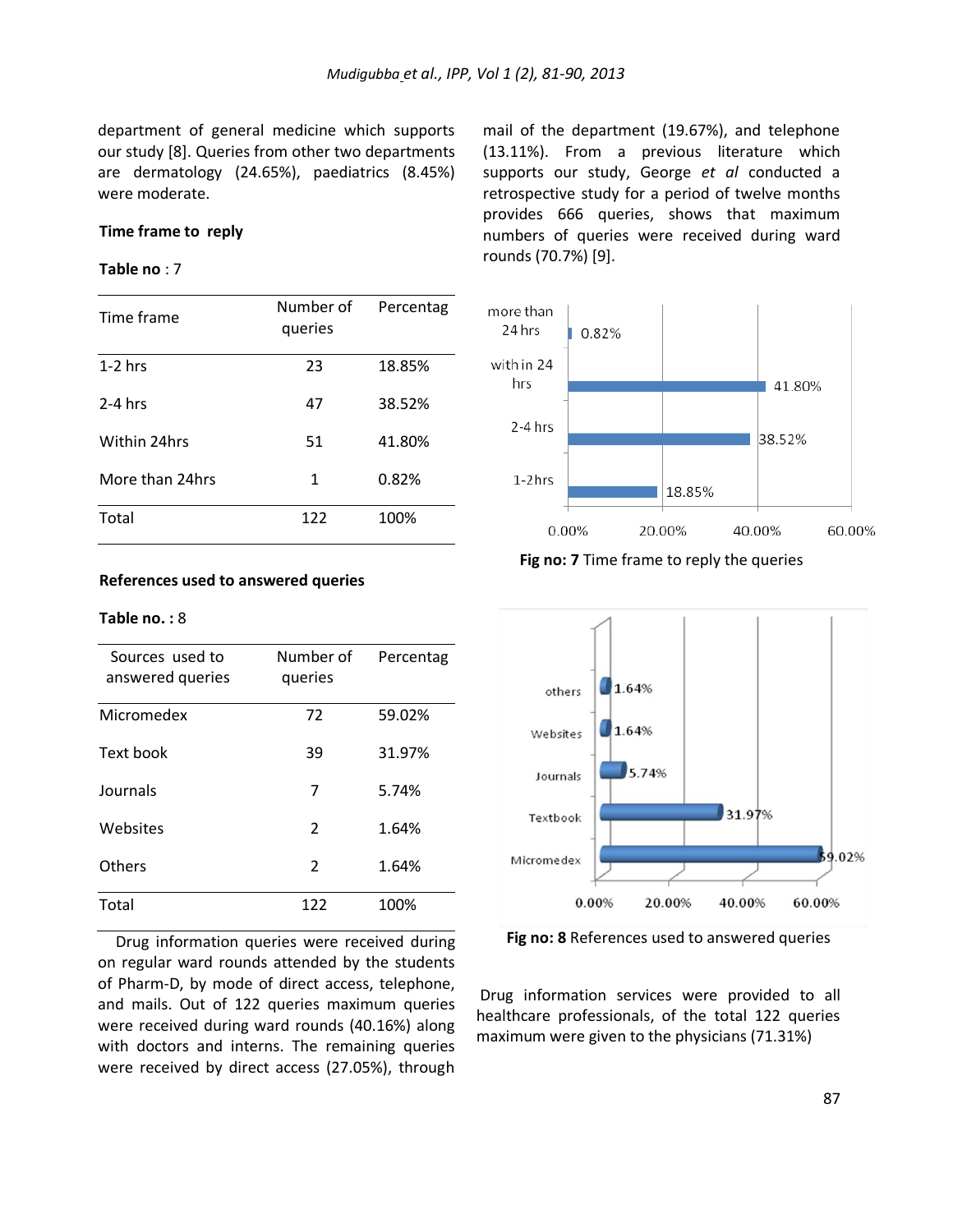| Rating           | Judgmental n=20 |                |        | Non-judgmental n=20 |
|------------------|-----------------|----------------|--------|---------------------|
|                  | Number          | Percentage     | Number | Percentage          |
| Excellent (5)    | 9               | 45%            | 8      | 40%                 |
| Very good (4)    |                 | 35%            |        | 35%                 |
| Good(3)          | $\overline{4}$  | 20%            | 5      | 25%                 |
| Adequate (2)     | $\Omega$        | $\overline{0}$ | 0      | $\mathbf{0}$        |
| Unacceptable (1) | 0               | 0              |        | 0                   |

**Qualitative assessment and evaluation of randomly selected drug information queries from the providers' perspective**

**Table no.:** 9

followed by internees (20.49%),nurses (4.92%), pharmacists (3.28%). The aim of the all healthcare professionals was to provide better patient care and updating knowledge. Here in our study maximum queries were for better patient care (59.86%) and for updating knowledge (30.33%). Out of 122 queries time frame of providing information was as follows, 23 queries (18.85%) were received information immediately 1-2hours, 47queries (38.52%) were received information within 2-4 hours ,51 (41.80%) queries were received within 24 hours and remaining 1 query was provided more than 24 hours.

From the study Mahendra kumar BJ *et al* conducted for a period of one year showed that maximum number of queries were on dosage and administration [10]. Present study shows that out of total 122 queries maximum were focused on indication (21.31%) followed by dosage (18.85%), adverse reactions (16.39%), pharmacokinetics pharmacodynamics (9.84%), contraindications (10.66%), interactions (9.02%), pregnancy and lactation (5.74%). To answer the received queries we used the following primary, secondary, and tertiary sources.

Maximum number of queries was answered by using an electronic database i.e., Micromedex (59.02%), followed by textbooks (31.97%), journals (5.74%), and websites (1.64%).

# **Evaluation of the quality of drug information services**

A small survey conducted in the hospital, a greater percent of healthcare professionals were aware of the drug information centre in the hospital and about 65 % of them utilized these services in several times. Most of all the health care team received their answers appropriately and within time and very few of them didn't get their answers in appropriately. Along with this enquirers put some suggestions to improve the performance of drug information centre.

# **Suggestions provided by the clinicians**

- Post the students of doctor of pharmacy in orthopedics department
- Daily visit one clinical pharmacist to the special wards and ICU & NICU and provide your valuable services here also
- To improve the awareness about the drug information activities and their services in the hospital
- To improve the interaction between the healthcare professionals and clinical pharmacists of drug information centre for further development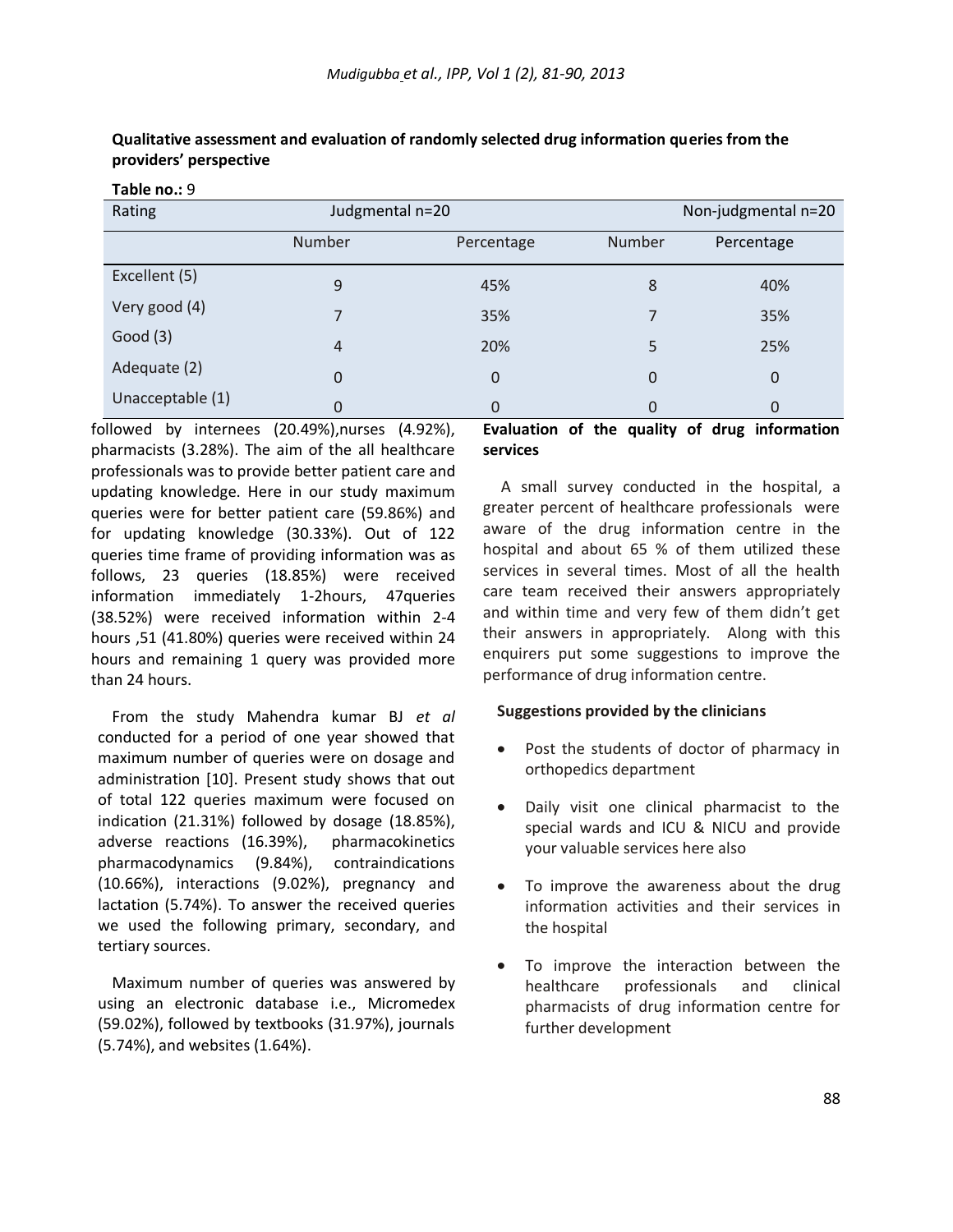- To provide information regarding new drugs available in the market, their adverse reactions and their interactions
- Extend the drug information services round the clock if possible online services

By the analysis of feedback questionnaire we found most of the health care professionals appreciated the services which were provided by the drug information centre in the hospital. Along with that by the evaluation of responses which were provided by the drug information centre revealed that they were within the acceptable limits of quality. The overall performance of drug information centre is found to be good and this shows that drug information centre maintains the quality of services

#### **Conclusions**

The drug information services provided in the Basaweshwara medical college hospital & Research centre by the department of clinical pharmacy to the healthcare professionals were unbiased and strictly evaluated before providing responses for better patient care and to update knowledge. Even though quality services were provided, still there is need to improve the some more services in the hospital and to bring greater awareness in healthcare professionals and encourage them to utilize the services of drug therapy and management. Upon evaluation of the feedback questionnaires, it was found that the quality of the services provided by the centre was appreciated by majority of its users.

#### **Conflict of Interest-** None

#### **Acknowledgements**

We thank to Dr. Bharathi D R, Principal, S.J.M. College of Pharmacy, Mr. Yogananda R, HOD, Department of Clinical Pharmacy, Mr. Anand B Geni, Dr. Shirish Inamdar, Mr. Praveen faculty of our department for their valuable suggestions in the preparation of final manuscript. We would like to acknowledge all the clinicians of

Basaweswara Medical College Hospital & Research Centre, Chitradurga for their constant support and encouragement in the drug information programme. Our gratitude to MR.Nataraj G.R, Mr. Abubaker siddiq, Mr. Alpesh Kumar Nagar faculty, Department of Pharmacology for their encouragement and support in this study.

#### **Reference**

- [1] SHPA Standards of practice for drug information services, The society of hospital pharmacists of Australia committee of speciality practice in drug information, Aust J Hosp Pharm,1999,29(3);171-176
- [2] Lakshmi PK, Gundu Rao DA, Gore SB, Shymala B, 2003, Drug information services to doctors of Karnataka, India. Indian J Pharmacol,35;245-247
- [3] Joshi p mohan,1998, Drug information services in teaching hospitals in developing countries, Indian journal of pharmacology,30(1);1-5
- [4] Subash Vijay kumar, vijayalakshmi chakkilam. Quality of services provided by the drug information centre of the pharmacy practice department in tertiary care teaching hospital at Warangal district: Andhra Pradesh, India
- [5] Hansen K N, Nahata M C, Parthasaradhi G. drug information in: SD Rajendran. A textbook of clinical pharmacy practice, essential concepts and skills,  $1<sup>st</sup>$  ed, orient longman, 2004, 267-286
- [6] Wang F, Troutman W G, Seo T, 2006, Drug information education in doctor of pharmacy programs, AMJ Pharm edu,70;1-4
- [7] Barlett G. Evaluating the quality and effectiveness of a drug information centre in:Barlett G, Miller J, Baler j, editors.